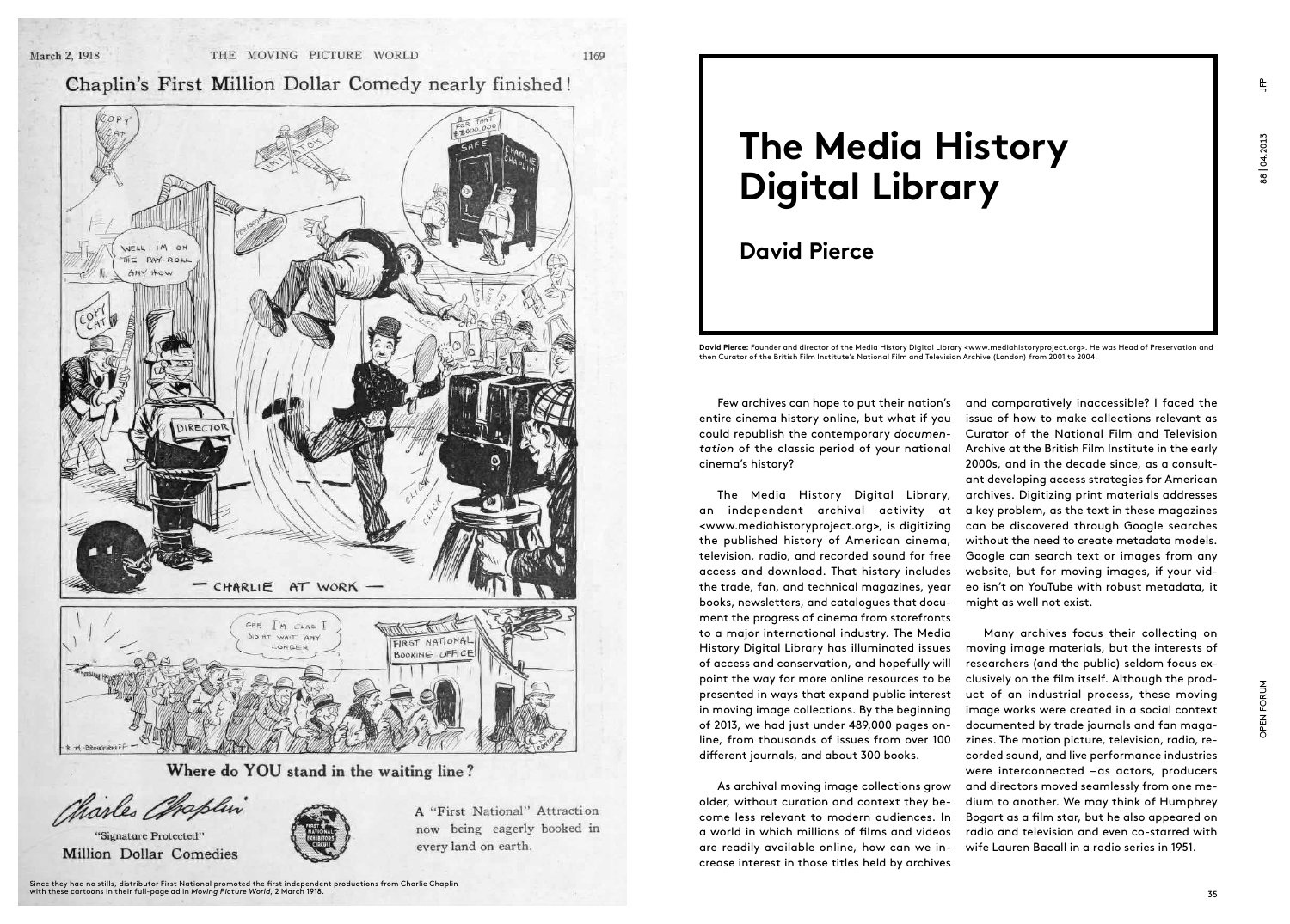

**NEW MOVIE** 



Collage of covers from fan magazines available on the Media History Digital Library website.



This two-page advertisement from Pathé promoted that their films were playing the top New York City theatres,<br>while also providing a view of some of the theatres in and around Broadway and Times Square. *The Film Daily*, 3

The best narrative of this vanished world can be found in the press of the time. Trade magazines had little public visibility, but they closely followed their industries, whose members were both their subjects and their subscribers. Fan magazines like *Photoplay*, *Motion Picture*, *Radio Mirror*, and *TV Guide* reported on the personalities in front of and behind the camera and microphone, providing behind-thescenes studio visits and gossip, as well as "candid" visits to the stars and directors at home.

Magazines are different from film, and moving image archives think of their print collections in a different way from their moving image collections. An issue of *Nickelodeon*  from 1909 may be as rare as a 35mm preservation print of a Griffith Biograph from that same year, but putting technical and cost issues to the side, it is much, much easier to get agreement to put that magazine online. Why? Archivists know from experience how rare many films are, and there is a sense that magazines, by comparison, are ephemeral –not core to the collection, and of interest only to the extent that they illuminate a film. It is as if sharing a film reduces the importance of that film to the collection, while sharing a

magazine or book has the opposite effect –enhancing the reputation of the institution. Private collectors have their own motivations. We are fortunate to work with Karl Thiede of Los Angeles, whose willingness to share his encyclopedic knowledge and his collections has helped us curate these materials.

Among the core constituencies for archives are academics who teach and write about films and film history. As cinema studies has shifted from theory back to history and cultural impact, these print materials are of more immediate value. In our initial planning, I discovered that no institution, not even the Margaret Herrick Library at the Academy of Motion Picture Arts and Sciences, has a complete run of *Moving Picture World*, the key early cinema trade journal. To digitize *Moving Picture World* from 1907 to 1919 required working from numerous collections, including the Museum of Modern Art Library, Pacific Film Archive Library and Film Study Center, and the personal collections of Eileen Bowser, Robert S. Birchard, Q. David Bowers and Kathryn Fuller-Seeley, while financial support was provided by several donors, including Domitor, the international society for the study of early cinema, David

Sorochty, and Richard Scheckman. Our role in the process is to make those connections and coordinate the digitization and promotion.

### **The Impact of MHDL**

This project is transforming the hardest part of historical research – tracking down original or microfilm copies of publications and reviewing them page by page- into a searchable resource you can use from home. In other words, research is now the easy part; interpretation is still hard. Project co-director Eric Hoyt, assistant professor at the University of Wisconsin-Madison, reports that since our launch in September 2011 with a grant in memory of Carolyn Hauer, film history classes at over a dozen universities have incorporated these materials into the curriculum, shifting students away from writing essays from secondary sources to scrutinizing fan magazine star profiles or comparing pro- and anti-Patents Trust magazines for bias. Our custom search engine, under development for a mid-2013 launch, will make the Library even more useful for research.

We have provided depth, with long runs of several motion picture trade and fan publications, and thanks to the Library of Congress Packard Campus for Audio Visual Conservation we have been able to do the same with radio. Additional support will be required to achieve breadth. Each journal covered events that its competitors ignored and emphasized different aspects of the industry, such as short film production or local exhibition. Because research has been so time-consuming, most previous surveys, such as the coming of sound films, have needed to rely on a single journal –often *Variety*. There were 13 national motion picture trade publications during World War II, plus innumerable regional and local publications. Clearly, it is next to impossible to perform a comprehensive literature search for activities that occurred across an extended time period.

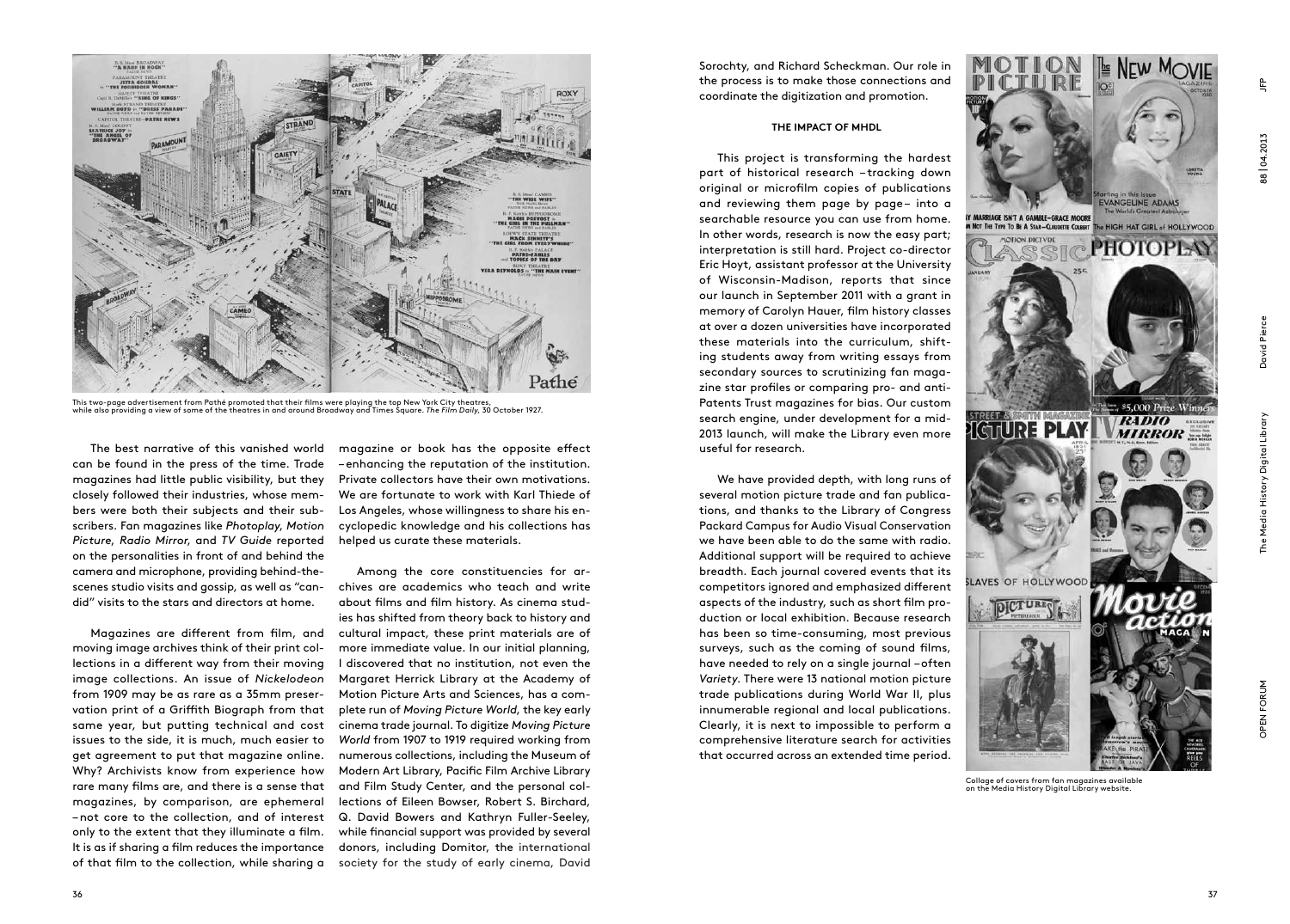#### **Lessons for Archives**

Early on, I made the decision to provide free and open access to everything we digitize, with no restrictions on reuse. The core audience that might pay for access is relatively small, while the population of people with casual interest is large. The Media History Digital Library is non-commercial and all-volunteer, and we would rather raise money for an altruistic activity than expend the same effort to attract investors. But mostly it is a matter of philosophy. We want to share the magazines and books that are part of our common heritage –not build walls around them.

All of this is made much easier by United States copyright law, under which most magazines and books published before 1964 are in the public domain. But our model might have worked anyway, as we have managed to achieve no-cost licenses with several publications, including *American Cinematographer*, the official magazine of the American Society of Cinematographers, whose publisher shares our interest in education and history.

Once it looked like Google might scan all of this material, but Google Books has turned out to be a disappointment for the university libraries that participated, and not much better for the public at large. Google focused on scanning pages, not volumes, so if pages are missing or out of focus, the product still serves Google's needs. Access to much public domain material is blocked outside the United States, and features such as search and downloading disappear and reappear. There is no promise or expectation of permanence. We work closely with the Internet Archive, whose scanning infrastructure and focus on open and permanent access fit our needs.

With this project we have inadvertently created an organization that meets all the definitions of an archive or library, except that our online collection *is* our collection. This makes us very efficient, since all of our funds and efforts support access. More recently, we have acquired physical collections when offered as some libraries have deaccessioned materials, either by narrowing their collecting policy, or weeding out duplicates. So we are creating a physical archive in the shadow of our virtual one.

While our goal is to be able to put as much as possible online, we will measure our success by the extent that our materials become ubiquitous on the Internet. And because we add value by aggregating disparate collections, the libraries that work with us can provide access on their website to their materials along with those from other collections. We encourage libraries that work with us –and anyone else– to present any or all of the digital copies of materials on their website, adapt and reuse them, and present them as a resource. We want the magazines and books available to be used on websites and blogs, repurposed into new uses (such as websites featuring advertising or magazine covers), and incorporated into new works. The greater the number of entry points to the collection, the better.

fr

La Bibliothèque numérique sur l'histoire des médias (Media History Digital Library), initiative indépendante d'archivage accessible en ligne sur <www.mediahistoryproject.org>, a pour but de numériser l'ensemble des publications relatives à l'histoire du cinéma, de la télévision, de la radio et du son enregistré américains afin de les rendre accessibles et téléchargeables gratuitement. Cette histoire comprend des revues corporatistes ou techniques, des fanzines, des annuaires, des bulletins d'information et des catalogues qui illustrent le développement du cinéma, de ses points de contact avec le public jusqu'au cœur même de la grande industrie internationale.

La Media History Digital Library a mis au jour certains problèmes d'accès et de conservation, et ouvrira ainsi peutêtre la voie à d'autres ressources électroniques susceptibles d'élargir l'intérêt du public pour les collections d'images en mouvement. Pour de nombreuses archives, ces images en mouvement constituent de cœur-même de leurs collections, alors que l'intérêt des chercheurs (et du public) ne se concentre pas exclusivement sur les films. Bien que produits dans le cadre d'un processus industriel, ceux-ci ont été créés dans un contexte social qui est documenté dans les revues professionnelles et autres fanzines.

La Media History Digital Library propose l'accès libre et gratuit à la totalité des documents numérisés, sans aucune restriction d'utilisation. Le public potentiel qui pourrait payer pour l'accès à cette base de données est peu nombreux, alors que le nombre de personnes ayant un intérêt occasionnel est vaste. L'objectif des initiateurs de cette entreprise originale est de partager les livres et revues qui font partie intégrante de notre héritage culturel –et non pas de les rendre difficilement accessible.

La Media History Digital Library, una iniciativa archivística independiente sita en <www.mediahistoryproject.org>, está digitalizando publicaciones sobre la historia del cine norteamericano, la televisión, la radio y las grabaciones sonoras para su acceso y descarga gratuitos. Esta historia incluye revistas comerciales, cinéfilas y técnicas, anuarios, boletines y catálogos que documentan la evolución del cine desde las barracas hasta una gran industria internacional. La Media History Digital Library ha arrojado luz sobre temas de acceso y preservación, y esperamos que sirva de ejemplo para que otros recursos puestos en línea hagan crecer el interés del público por las colecciones cinematográficas.

Muchos archivos centran sus esfuerzos en la adquisición de materiales fílmicos, pero los intereses de los investigadores (y del público) no suele centrarse exclusivamente en la película en sí misma. Aunque sean el producto de un proceso industrial, esas imágenes en movimiento fueron creadas en un contexto social documentado por las publicaciones corporativas y las revistas cinéfilas.

Proveemos un acceso gratuito y abierto a todo lo que digitalizamos, sin ninguna restricción para su reutilización. La parte del público que podría pagar por el acceso es relativamente pequeña, mientras que la parte de la población que siente curiosidad es grande. Queremos compartir las revistas y los libros que forman parte de nuestro patrimonio común –no levantar muros a su alrededor.

#### FilmLight Restoration & Archive Film Scanning Experts

es

#### Northlight

-lighest quality, film scanner for restoration & archive material...

Reliability and safe film handling, combined with a configurable transport system to suit the film condition, pinless gates and a capstan drive option, ensure that Northlight delivers the highest quality results every time.

#### Services

Your film scanned by FilmLight experts on our own Northlight film scanners.

We can also provide you with an Archive Scanning Teamincluding a fully configured Northlight scanner-at your location on a project by project basis.

#### Technology

Our team of technologists are available for project consultancy to help you solve your archive and restoration problems.

We frequently adapt and develop our products and technology to meet specific client demands.

Our understanding of scanning and safe film handling in the most demanding of circumstances is second to none.



Talk to us about your restoration 8 archive projects and challenges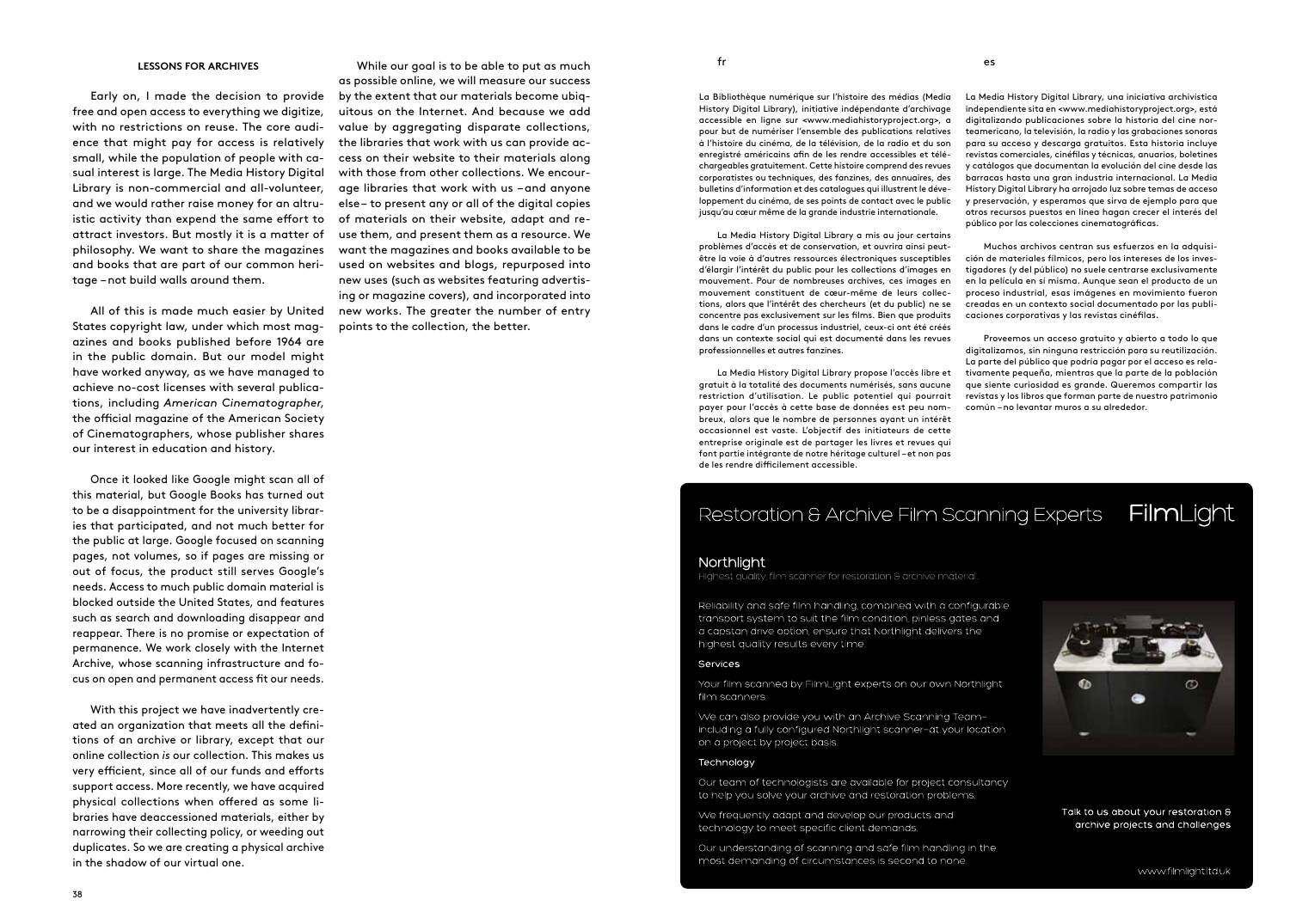COLORLAB is a full-service motion picture lab, also offering √ SD and HD filmto-tape transfer and 2K scanning √ 16mm, Super 16, & 35mm color negative processing √ 16mm, Super 16, & 35mm black & white negative/positive processing √ fully timed color pos & B/W dailies....DAILY!! √ fully timed 16mm & 35mm liquid gate answer prints & intermediates V blow-ups of all small-gauge formats to 16mm & 35mm √ 35mm DI film-outs, as well as 16mm DI film-outs.

### COLORLAB is committed to supporting filmmakers who shoot and exhibit on film.



## **COLORLAB**

LABORATORY, TELECINE AND MOVING IMAGE PRESERVATION SERVICES WWW.COLORLAB.COM | MARYLAND 301.770.2128 | NEW YORK 212.633.8172 5708 Arundel Avenue, Rockville, MD 20852 | 27 West 20th Street, #307, New York, NY 10011

# **Open Forum**